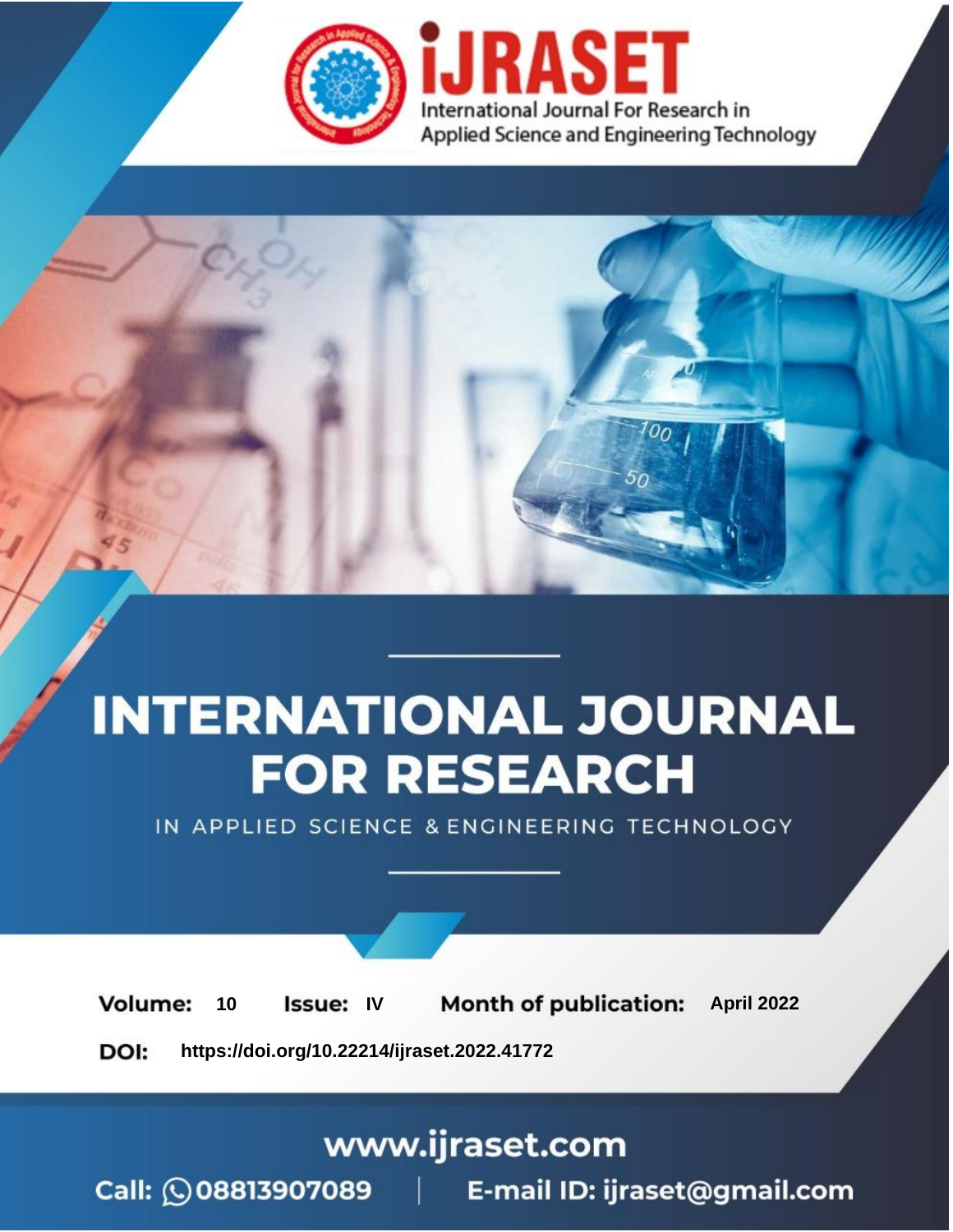### **Predicting Spread of Omicron Variant by Face Recognition Embedded with Distance Measure Sensor Using Machine Learning Techniques**

Husna Sultana<sup>1</sup>, Dr. Shivani<sup>2</sup>

*<sup>1</sup>Research Scholar, Department of Computer Science, BHAGWANT University, Ajmer <sup>2</sup>Research Supervisor, Department of Computer Science, BHAGWANT University, Ajmer*

*Abstract: In a human life pandemic situations are occurred at different time intervals. In December 2019 pandemic is started due to Covid-19 corona virus, still virus is spreading by changing its structure, structure of virus is changed due to mutation with itself, Indian government approved few vaccines like Covisheild, Covaxin, Sputnik, and so on, these vaccines are useful to increase immunity power to reduce impact of virus, maintaining social distancing give better results control spread of virus. To educate people to maintain social distancing, we proposed a method to predicting spread of omicron covid-19 variant by face recognition embedded with distance measure sensor using machine learning techniques, and it is working in five phases. In first phase movements of employees are captured using drones and CC cameras, in phase two all captured images are send to distance measure sensor devices, in phase three check distances with threshold values and if not met send details to next phase, in phase four face recognition technique is used to identify ids of persons who are not maintaining social distance, and in phase five output is presented to end user. To control covid-19 virus proposed model is used to identify list of employees who are not following social distancing, same list is forwarded to heads, and well as concern employees.* 

*Keywords: SARS\_Cov2, Pandemic, Omicron variant, Machine Learning, Social Distance Detection, Face Recognition, Image processing* 

#### **I. INTRODUCTION**

In a human life pandemic situations are occurred at different intervals. List of pandemic situations arises in human life history, in 164-181 Antonine plague occurred and total mortality is around five million, in 730-740 Japanese plague and total mortality is around one million, from 1500 to present Smallpox occurred and total mortality is around 56 million, in 1600 London plague occurred and total mortality is around 100000, from 1626 to 1629 Italian Plague occurred, in 1810 to 1920 cholera pandemics and total mortality is more than 1 million, in 1984 third plague and total mortality is around 12 million, in 1801 yellow fever and total mortality is around 1.5 lakh, from 1888 to 1891 Russian flu and total mortality is around one million, from 1917 to 1920 Spanish flu and total mortality is around fifty million, from 1956 to 1959 Asian flu and total mortality is around 1.1 million, from 1967 to 1971 Hong Kong flu and total mortality is around 1 million, from 1980 to present AIDS and total mortality is around 34 million, from 2009 to present Swine flu and total mortality is around 2 lakh, from 2002 to 2003 SARS and total mortality is around 700, from 2013 to 2016 Ebola virus and total mortality is around ten thousand, from 2015 to present MERS and total mortality is around 800, from December 2019 to present SARS-CoV-2 and total mortality is around 54.2 lakhs, delta variant may 2021 to present and total mortality is around five million [16].

These kind of pandemic situations impact world economy in a short span of time. Pandemic situations directly increase medical expenses and indirectly impact on production of goods, and it is also impact on travelling cost, services, and many more. Number of researches has conducted on this issue and number of countries GDP is lost 3 to 4 percentage it will in turn lead to increase product supply and demand [15].

As per WHO recommendations, vaccinations of people will improve immunity power people and which is useful to fight with virus, but all these vaccine are not assure 100% to cure omicron covid-19 variant disease, WHO suggested few precautionary measures like frequent hand sanitization, wear face mask continuously, try to void gatherings, try to void journey, follow social distance, stay at home, and so on, all these measures are useful to predicting from omicron covid-19 variant. Covid-19 pandemic imposed health emergency and it will be continuing present with different variants [14].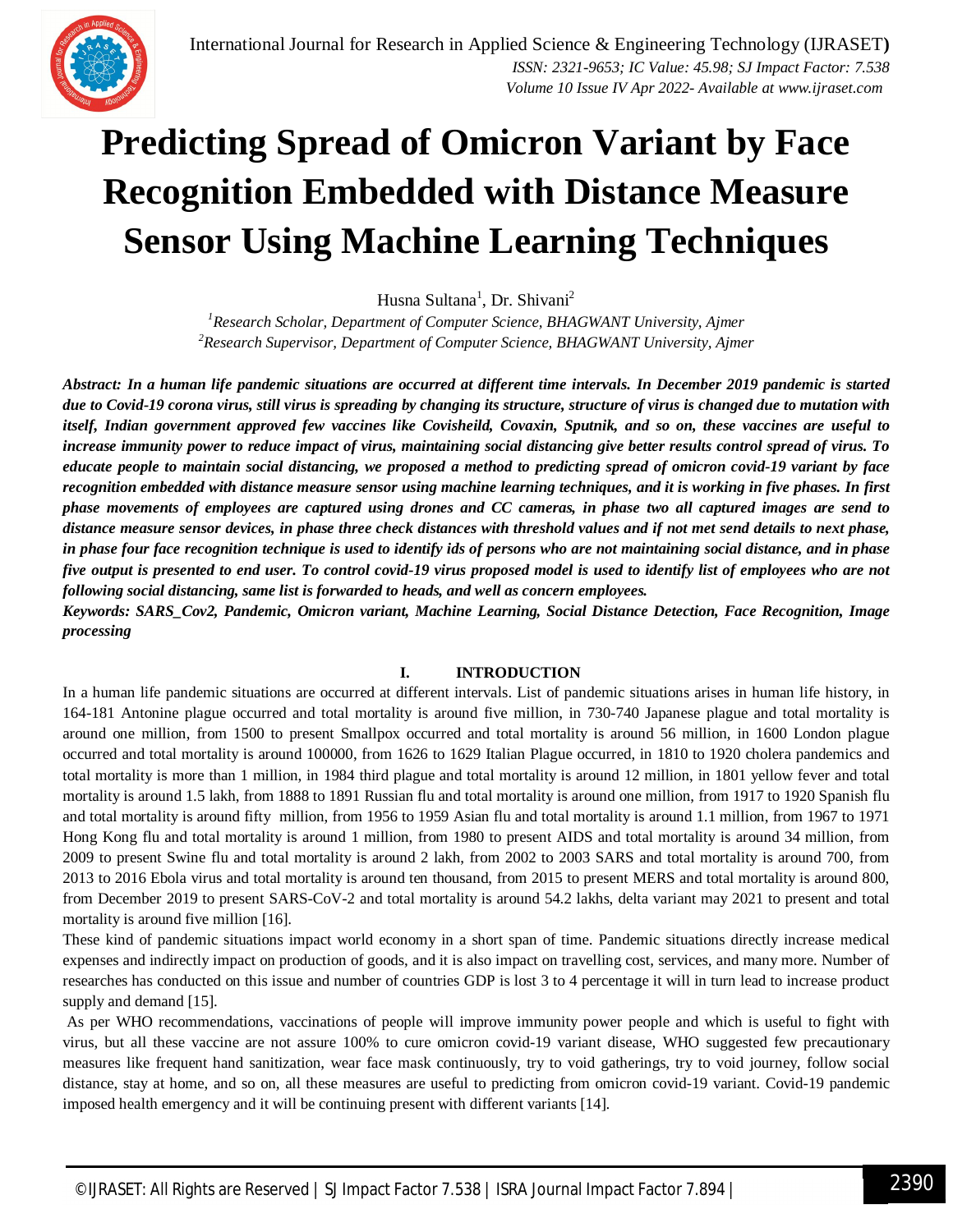

International Journal for Research in Applied Science & Engineering Technology (IJRASET**)**  *ISSN: 2321-9653; IC Value: 45.98; SJ Impact Factor: 7.538*

 *Volume 10 Issue IV Apr 2022- Available at www.ijraset.com*

IOT devices play vital role to detect spread of omicron corona variant to other people by detecting early stages, closely monitor employees movements in an organization, warn employees who are not following social distance, educate employees about virus spread, and counsel all employees about covid-19 protocols to be followed in an organization. In this research paper we are working on social distance measure embedded with face recognition to know how many are not maintaining social distancing, results are useful to educate them persons who are not maintaining social distancing, and also useful to take necessary actions on time to control spread of these kind of virus. In this research paper we mainly focus on spread of omicron corona variant due to not following social distance [13].

#### **II. RELATED WORK**

The first case of covid-19 is identified in Wuhan market on 8th December 2019. And it is a capital of Hubei of China. After that a group of peoples are identified with same disease symptoms in the same month. WHO identified Covid-19 in 7th January 2020, first death of covid-19 is reported on 11th January 2020, in Thailand Covid case is identified on 13th January 2020 which is first case outside China, first case of Covid-19 in USA identified on 21st January 2020, on 22nd January 2020 WHO declares that Covid-19 is spread from human to human [12]. First China made Wuhan and two more cities of China under complete lock down, all other countries are also declared lock down, impose big health emergency, on 09th February 2020 WHO declares that death in china occur due to Severe Acute Respiratory Syndrome (SARS) virus, on march 08th 2020 almost all Covid-19 cases spread to hundred countries and WHO announces pandemic on 11th March 2020 due to Covid-19 cases, on 2nd April 2020 Covid-19 cases reached to one million, on 15th April 2020 Covid-19 cases reached to two million, on 27th April 2020 Covid-19 cases reached to three million, 21st May 2020 Covid-19 cases reached to five million all over world, on 27th may 2020 USA Covid-19 cases death reached to one lakh, from December 2019 to present SARS-CoV-2 and total mortality is around 54.2 lakhs, delta variant may 2021 to present and total mortality is around five million [11].

Hardliner examples of consistence with general wellbeing measures are a component of early COVID-19 reactions. By and large, these distinctions in conduct connect with prior bunch personalities. Notwithstanding, in the midst of quick cultural change, novel assessment based gatherings can arise and give another premise to sectarian distinguishing proof and different aggregate conduct [1]. Here, they use network strategies to plan the rise of contradicting assessment based gatherings and survey their suggestions for general wellbeing conduct. In a longitudinal report, they tracked general wellbeing perspectives and self detailed conduct in an example of UK members throughout four time focuses. Network perceptions uncover a break in attitudinal arrangement over the long run and the beginning of two particular gatherings portrayed by trust, or doubt, in science. These gatherings additionally wander in general wellbeing conduct. In a brief follow-up study, they discover that this assessment polarization to some degree reflects hidden cultural partitions. They examine suggestions for assessment based gathering exploration and general wellbeing efforts [1].

Factional assessment coordination is dynamic and erratic yet it can have grave ramifications for society. During a pandemic, when many should act on the whole to ensure the weak few, it is essential to keep up with non-sectarian fortitude in broad daylight wellbeing mentalities. We have introduced a clever method for recognizing factional disposition arrangement, and the conceivable beginning of restricting assessment based gatherings, that could illuminate ways of vaccinating general wellbeing messages against hardliner translations [3].

The COVID-19 worldwide pandemic has produced a wealth of exploration rapidly following the flare-up. Inside a couple of months, in excess of 1,000 investigations on this theme have effectively showed up in the logical writing. In this short audit, they examine the biblio metric parts of these examinations on a large scale level, just as those tending to Corona viruses overall [8]. Besides, through a perusing investigation of the writing on COVID-19, they distinguish the fundamental security related aspects that these investigations have hitherto tended to. Their discoveries show that across different exploration spaces, and aside from the clinical and clinical angles like the security of immunizations what's more medicines, issues connected with patient vehicle security, word related wellbeing of medical services experts, bio safety of research centers and offices, social wellbeing, sanitation, and especially mental/mental wellbeing and home grown wellbeing have hitherto drawn in most consideration of mainstream researchers corresponding to the COVID-19 pandemic [9]. Our examination additionally reveals different possibly huge security issues brought about by this worldwide wellbeing crisis which as of now have drawn in just restricted logical concentration yet may warrant more consideration. These incorporate matters, for example, digital security, financial wellbeing, and inventory network wellbeing [10].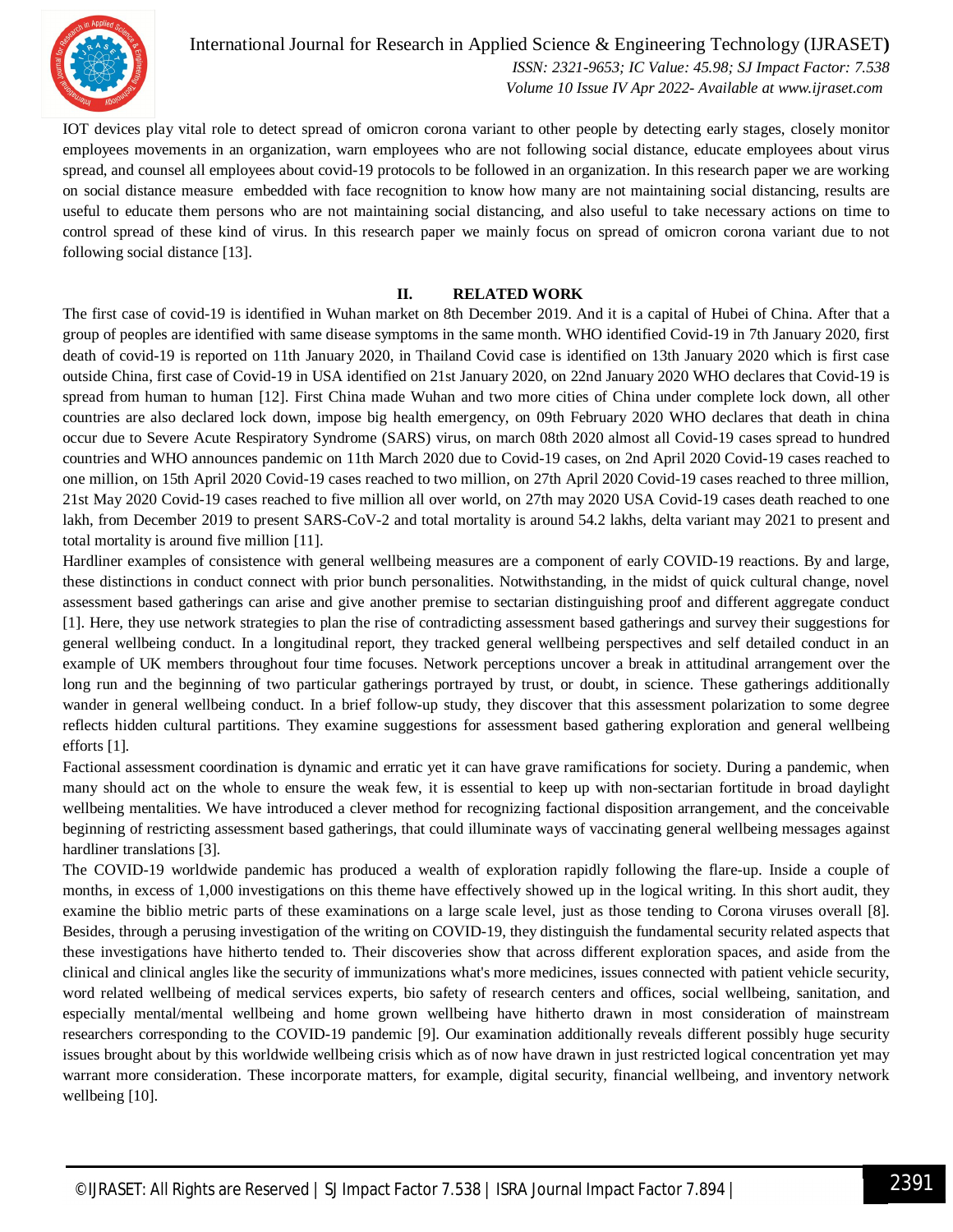

#### International Journal for Research in Applied Science & Engineering Technology (IJRASET**)**

 *ISSN: 2321-9653; IC Value: 45.98; SJ Impact Factor: 7.538 Volume 10 Issue IV Apr 2022- Available at www.ijraset.com*

These discoveries feature why, from a scholarly examination point of view, a comprehensive interdisciplinary methodology and an aggregate logical exertion is needed to help comprehend and alleviate the different wellbeing effects of this emergency whose ramifications reach far past the bio-clinical dangers. Such comprehensive security logical comprehension of the COVID-19 emergency can moreover be instrumental to be more ready for a future pandemic [2].

The phenomenal rate at which logical distributions connected with the COVID-19 pandemic are arising, and the enormous cultural worries connected with numerous viewpoints connected with the effects of the pandemic, makes incorporating logical information more significant than any other time in recent memory [6]. Considering this, the point of the current work was to catch, report and illustrate the degree and extent of the academic exploration endeavors that have been led on COVID-19 and the overall class of Covid. Specifically, different significant examination aspects of the interest to the security research local area are distinguished, which may assist professionals and leaders with understanding significant parts of word related, physical, clinical, and public wellbeing [5]. Quick and opportune amassing of information and experimental proof is basic for policymakers and crisis directors confronted with this emergency to maximally illuminate their choices through logical proof. It is trusted that this study can contribute towards speeding up furthermore working with these logical endeavors and bringing the security suggestions of this worldwide crisis to the consideration of the security research local area [7]. Such ramifications, as exhibited by the sciento metric investigations and the checking survey, go a long ways past the natural and immunological perspectives and of the exploration on antibodies and clinical treatment, which are clearly logical needs. Rather, these wellbeing suggestions additionally incorporate elements connected with the non-actual wellbeing and mental prosperity of general society and especially clinical experts, just as issues connected with the insurance of social security, food handling, patient vehicle security and the bio safety of offices and labs [4].

#### **III. FACE RECOGNITION EMBEDDED WITH DISTANCE MEASURE SENSOR DEVICE**

Spread of Omicron variant thirty times faster than Covid-19 virus, within no time it is spread from human to human due to not maintain social distance in an organization. Indian government suggested to take vaccination three doses to protect from this virus, validity period of these doses is up to six months, all these doses will improve immunity power, heavy population country it is difficult to give vaccination to all population, and also all are not in a position to bear vaccination cost.

In this research paper, we proposed a new method of face recognition embedded with distance measure sensor devices and it is working in five phases. In first phase movements of employees are captured using drones and CC cameras, in phase two all captured images are send to distance measure sensor devices, in phase three check distances with threshold values and if not met send details to next phase, in phase four face recognition technique is used to identify ids of persons who are not maintaining social distance, and in phase five output is presented to end user. The proposed model of predicting spread of omicron variant is shown in figure 1 and proposed model is working based following machine learning algorithm.

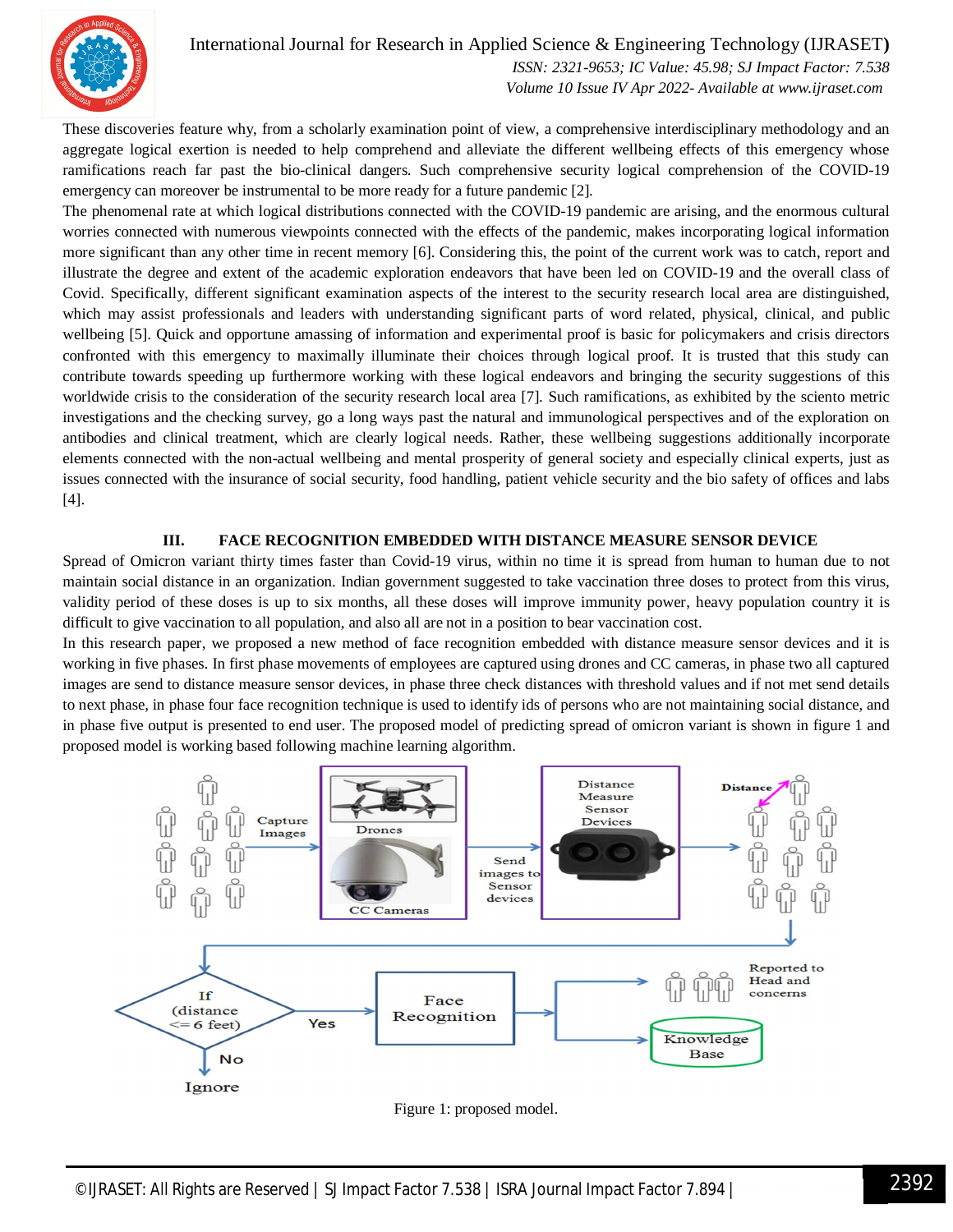

International Journal for Research in Applied Science & Engineering Technology (IJRASET**)**

 *ISSN: 2321-9653; IC Value: 45.98; SJ Impact Factor: 7.538 Volume 10 Issue IV Apr 2022- Available at www.ijraset.com*

- *1) Algorithm:* face recognition embedded with distance measure sensor using machine learning techniques
- *2) Inputs:* Social distance Threshold value T, employee images, captured images by using drones and CC TV cameras.
- *3) Output:* List of employees who are not following social distancing
- *A. Method*
- *1) Step 1:* Each and every employee three or more face images are loaded into database with employee id number.
- *2) Step 2:* Threshold value of distance is assigned (Example, minimum distance between people is six feet). T=6.
- *3) Step 3:* Capture employees images using drone cameras and CC TV cameras.
- *4) Step 4:* Captured images are send to distance measure sensor devices.
- *5) Step 5:* Sensor devices measure distance (d) between every pair of employees.
- *6) Step 6:* If d less than or equal to T then simply ignore data or otherwise send details to face recognition module.
- *7) Step 7:* Face recognition module identify employee id those who are violating social distance.
- *8) Step 8:* List of employees who are not followed social distance is send to higher officials and concern people to take necessary precautions.

#### **IV. CONCLUSION**

Contrasted with less tough measures, full lockdowns delivered extensively more noteworthy results on the climate. Moreover, meteorological variables, like precipitation and temperature, unequivocally impacted the groupings of poisons in a space, albeit a few of the qualified studies neglected to address the job of climate conditions in their estimation results. The air contamination information had all the earmarks of being predictable between the satellites and the ground-level checking, however the absence of indistinguishable investigations blocked us from measurably confirming this understanding. Ultimately, the lockdown-driven upgrades in air quality will be inadequate just as unreasonable except if severe, locale explicit natural arrangements are carried out. In our life virus imposed many pandemic situations with different time slots. In December 2019 pandemic is started due to Covid-19 corona virus, still virus is spreading by changing its structure, Indian government approved few vaccinations to fight against virus, as per the instruction of government all are taken two doses of vaccination, these vaccine are working up to five months, now government suggesting to take third dosage, every five months once taking vaccine is not possible to all humans and it will cost more, and in addition to vaccine our idea is to educate human to maintain covid-19 protocols to control spread of virus. To educate people to maintain social distancing we proposed a method to predicting spread of omicron covid-19 variant by face recognition embedded with distance measure sensor using machine learning techniques and it is working in five phases**.** In first phase movements of employees are captured using drones and CC cameras, in phase two all captured images are send to distance measure sensor devices, in phase three check distances with threshold values and if not met send details to next phase, in phase four face recognition technique is used to identify ids of persons who are not maintaining social distance, and in phase five output is presented to end user. To control covid-19 virus proposed model is used to identify list of employees who are not following social distancing, same list is forwarded to heads, and well as concern employees. The proposed method gives better results to break pandemic and it is useful to predict spread of virus to other peoples.

#### **REFERENCES**

- [1] Paul J. Maher, Padraig MacCarron, Michael Quayle, "Mapping public health responses with attitude networks: the emergence of opinion-based groups in the UK's early COVID-19 response phase", British Journal of Social Psychology (2020), 59, pp. 641–652.
- [2] Milad Haghani, Michiel C.J. Bliemer, Floris Goerlandt, Jie Li, "The scientific literature on Corona viruses, COVID-19 and its associated safety-related research dimensions: A sciento metric analysis and scoping review", Journal of Safety Science 129 (2020) 104806, pp. 1-18.
- [3] Saqib Hamid Qazi, Ayesha Saleem, Areeba Nadeem Pirzada, La‑Raib Hamid, Sohail Asghar Dogar, Jai K. Das, "Challenges to delivering pediatric surgery services in the midst of COVID 19 crisis: experience from a tertiary care hospital of Pakistan", Pediatric Surgery International, Springer-Verlag GmbH Germany, part of Springer Nature 2020.
- [4] L. A. Rinkel, J. C. M. Prick, R. E. R. Slot, N. M. A. Sombroek, J. Burggraaff, A. E. Groot, B. J. Emmer, Y. B. W. E. M. Roos, M. C. Brouwer, R. M. van den Berg‑Vos, C. B. L. M. Majoie, L. F. M. Beenen, D. van de Beek, M. C. Visser, S. M. van Schaik, J. M. Coutinho, "Impact of the COVID‑19 outbreak on acute stroke care", Journal of Neurology (2021) 268:403–408.
- [5] Pierre Le Bras, Azimeh Gharavi, David A. Robb, Ana F. Vidal, Stefano Padilla, and Mike J. Chantler, "Visualising COVID-19 Research", Strategic Futures Laboratory, School of Mathematical and Computer Sciences, Heriot-Watt University, Edinburgh, UK, May 2020, pp: 1-11.
- [6] Katalin Gemes, Mats Talback, Karin Modig, Anders Ahlbom, Anita Berglund, Maria Feychting, Anthony A. Matthews, "Burden and prevalence of prognostic factors for severe COVID‑19 in Sweden", European Journal of Epidemiology (2020) 35:401–409.
- [7] Mahesh Enumula, M. Giri, V.K. Sharma, "A review on Image Forgery Detection Methods, Using Artificial Intelligence (AI), Journal of Education: Rabindrabharati University, ISSN: 0972-7175, Vol. XXIII, No.12, pp.29-37, 2021.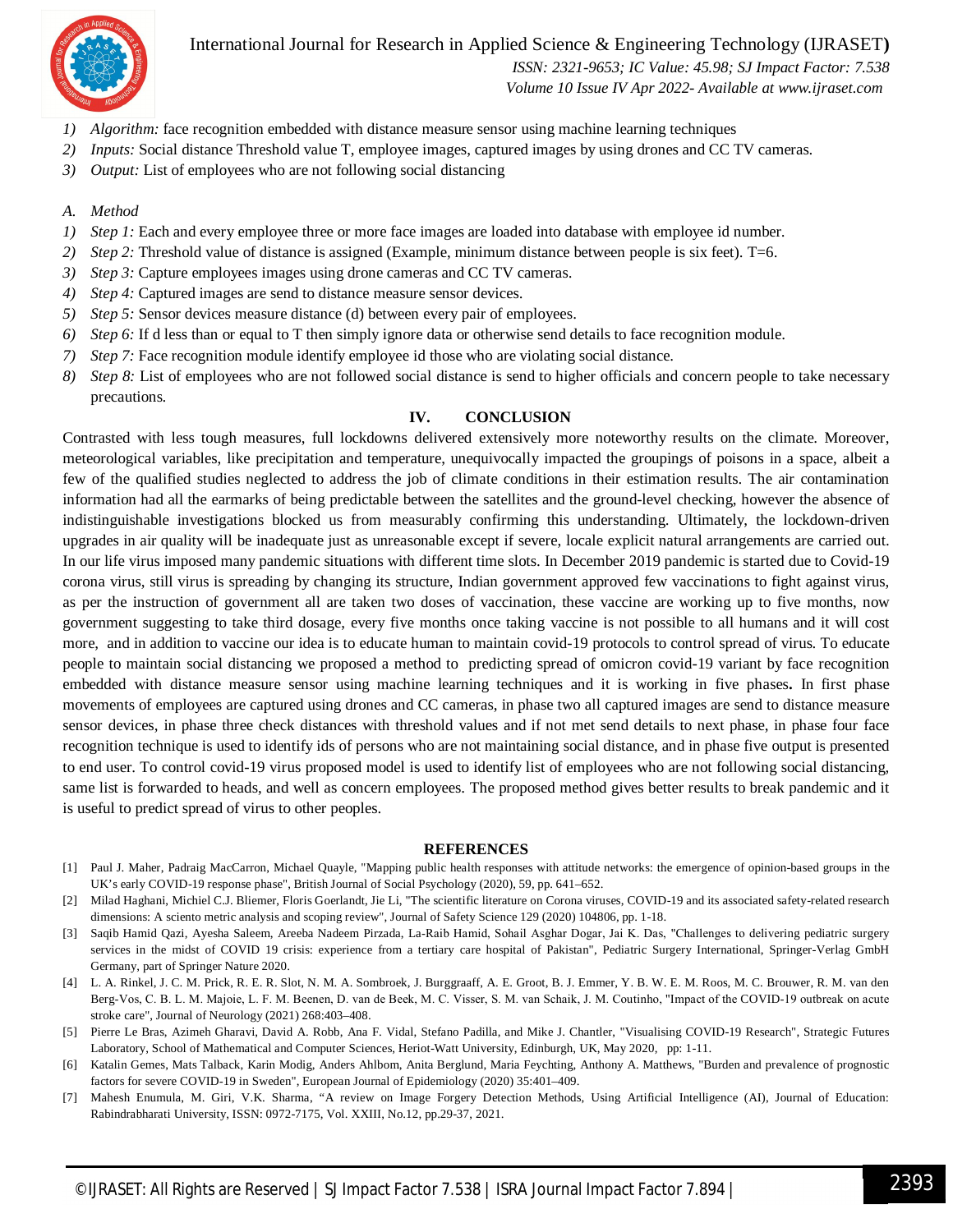#### International Journal for Research in Applied Science & Engineering Technology (IJRASET**)**



 *ISSN: 2321-9653; IC Value: 45.98; SJ Impact Factor: 7.538*

 *Volume 10 Issue IV Apr 2022- Available at www.ijraset.com*

- [8] Rezwanul Hasan Rana, Syed Afroz Keramat, Jeff Gow, "A Systematic Literature Review of the Impact of COVID-19 Lockdowns on Air Quality in China", Aerosol and Air Quality Research, Volume 21, Issue 8, 200614, pp. 1-20.
- [9] Xingjia Mao, MSa, Lu Guo, MSB, Panfeng Fu, MDc, Chuan Xiang, MD, "The status and trends of coronavirus research A global bibliometric and visualized analysis", Systematic Review and Meta-Analysis, Mao et al. Medicine (2020), pp. 1-8.
- [10] Janine Limoncelli, Tambudzia Marino, Roy Smetana, Pablo Sanchez-Barranco, Mary Brous, Kevin Cantwell, Mark J. Russ, and Patricia Fogarty Mack, "General Anesthesia Recommendations for Electroconvulsive Therapy During the Coronavirus Disease 2019 Pandemic", Journal of ECT, 0 (0), 2020, pp. 1-4.
- [11] Adwitiya Sinha, Megha Rathi, "COVID-19 prediction using AI analytics for South Korea, Applied Intelligence", vol. 51, pp. 8579–8597, 2021.
- [12] Vinay Chamola, Vikas Hassija, Vatsal Gupta, Mohsen Guizani, "A Comprehensive Review of the COVID-19 Pandemic and the Role of IoT, Drones, AI, Block chain, and 5G in Managing Its Impact", IEEE Access Special Section on Deep Learning Algorithms for Internet of Medical Things, pp: 90225-90265, Vol. 8, 2020.
- [13] Mohammad Nasajpour, Seyedamin Pouriyeh, Reza M. Parizi, Mohsen Dorodchi, Maria Valero, Hamid R. Arabnia, "Internet of Things for Current COVID-19 and Future Pandemics: an Exploratory Study", Journal of Healthcare Informatics Research, Vol. 4, pp. 325–364, 2020.
- [14] Mirsky Y., Mahler T, Shelef I, Elovici Y, "CT-GAN: Malicious Tampering of 3D Medical Imagery using Deep Learning", In Proceedings of the 28th USENIX Security Symposium, Santa Clara, CA, USA, pp. 461–478, 14–16 August 2019.
- [15] Z. Q. Zhao, P. Zheng, S.T. Xu, X. Wu, "Object detection with deep learning: A review", IEEE transactions on neural networks and learning systems, vol. 30, no. 11, pp. 3212–3232, 2019.